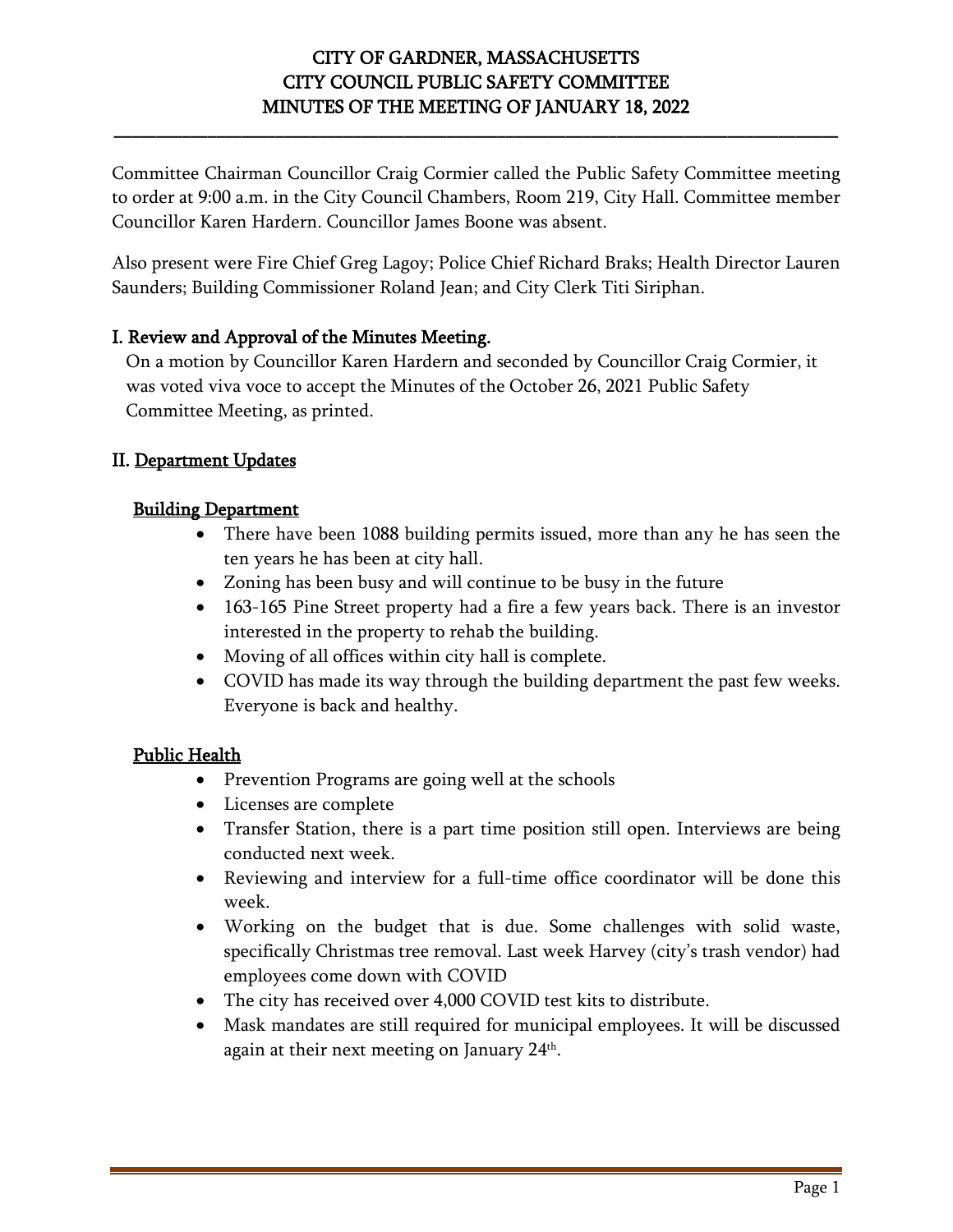**\_\_\_\_\_\_\_\_\_\_\_\_\_\_\_\_\_\_\_\_\_\_\_\_\_\_\_\_\_\_\_\_\_\_\_\_\_\_\_\_\_\_\_\_\_\_\_\_\_\_\_\_\_\_\_\_\_\_\_\_\_\_\_\_\_\_\_\_\_\_\_\_\_\_\_\_\_\_\_\_\_\_\_\_\_**

#### Police Department

All state training requirements have been met. Massachusetts Police Training Council MPTC trainings are ongoing. Our officers continue to maintain a high level of individualized training and will assume the additional training topics to meet the MPTC standards.

The police department will hold a Rape Aggression Defense RAD class this spring at the Gardner Police Department. The class will be posted on the police department Facebook page.

Calls for service: 5.83% decrease in call volume, 18.18% decrease in arrests, 38.46% decrease in reported accidents.

**Dispatch Communications:** We are currently accepting applications to hire and train emergency 911 dispatchers. We have a very strong group of first responders as our cities first line for providing emergency resources. Our dispatchers are the first contact for assistance when emergency situations arise 24/7/365 for Police, Fire & EMS.

Animal Control Officers (ACO's) and Animal Shelter: The resources of the Gardner Animal Shelter can be accessed by calling the shelter directly at (978) 630-4950. An answering machine can take your message when staff is busy. The ACO's are scheduled during the day and can be contacted by calling the Animal Shelter or police department non-emergency number (978) 632-5600 x0. Also call the non-emergency number during evening hours.

Civil Defense: Director Paul Topolski continues to review and update plans for emergencies, particularly those situations exacerbated with winter upon us.

#### Applications:

There are no pending or existing issues to bring forward to the Committee for the annual application renewal for Brian's Auto Body on the agenda for Motor Vehicle Dealers license Class II.

#### Fire Department

PERSONNEL

• Probationary Firefighters Christopher Dauphinais and Jamie Henderson graduated the Mass Fire Academy Recruit Training 10 week program on December 17, 2021 and are now assigned as part of the Firefighting Force. Both will be at tonight's City Council meeting for the swearing-in ceremony.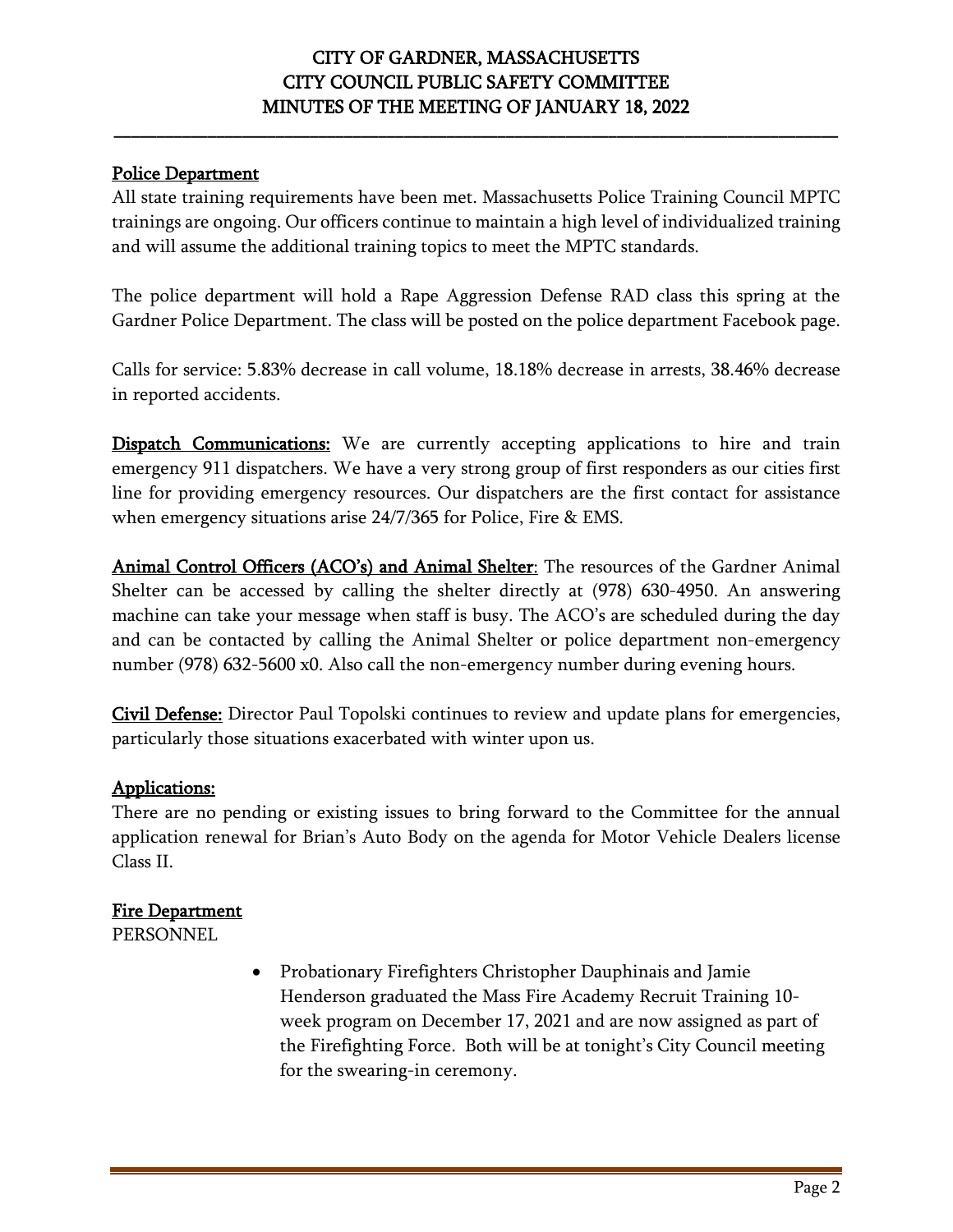**\_\_\_\_\_\_\_\_\_\_\_\_\_\_\_\_\_\_\_\_\_\_\_\_\_\_\_\_\_\_\_\_\_\_\_\_\_\_\_\_\_\_\_\_\_\_\_\_\_\_\_\_\_\_\_\_\_\_\_\_\_\_\_\_\_\_\_\_\_\_\_\_\_\_\_\_\_\_\_\_\_\_\_\_\_**

- Probationary Firefighters Patrick Swensen and Stenio Pereira are currently in week 4 of the Recruit Training program, with graduation scheduled for March 4, 2022.
- The hiring process continues to fill the existing four vacant positions. A Civil Service list was called for in December, approximately 185 candidates were notified by Civil Service, 11 signed the list indicating interest, 7 submitted resumes, 6 interviews were conducted, and 3 candidates withdrew due to not being willing/able to meet the residency requirement. With only 3 candidates remaining, we will not be able to fill all vacancies at this time. A new Civil Service list is expected in March, hopefully more candidates will be on that list.

#### GRANTS UPDATE

- The Fire Department was notified last week that we have been awarded \$11,647.29 from the Massachusetts FY2022 Firefighter Safety Equipment Grant Program. This program provides funding for cities and towns to replace non-compliant, out-of-date, and non-serviceable firefighting equipment. We will be purchasing new ventilation saws, nozzles, and a Rapid Intervention Team ("RIT") emergency breathing air supply kit. This is a no-match grant, meaning there is no cost to the City.
- The FY20 FEMA Assistance to Firefighters Grant (AFG) project for a new Fire and Carbon Monoxide Alarm system for Fire Headquarters is moving forward. This will replace the current system, which is original to the building and outdated. The required Environmental and Historic Preservation Review has been completed and approved, and a contract has been signed with the installing contractor L.W. Bills Company of Georgetown, MA. The project is expected to be completed this spring.

#### SOUTH GARDNER FIRE STATION BOILER UPDATE

• Funding for MEP portion of this project is currently on the Finance Committee's calendar.

#### HEADQUARTERS ROOF REPAIR

• Currently in a holding pattern, due to the winter weather.

#### COVID-19 PANDEMIC UPDATE

• The Omicron variant has hit the area hard with a large surge in cases. Multiple firefighters have been out of work due to COVID. Currently, all are back to work and suffered mild or moderate symptoms. Testing is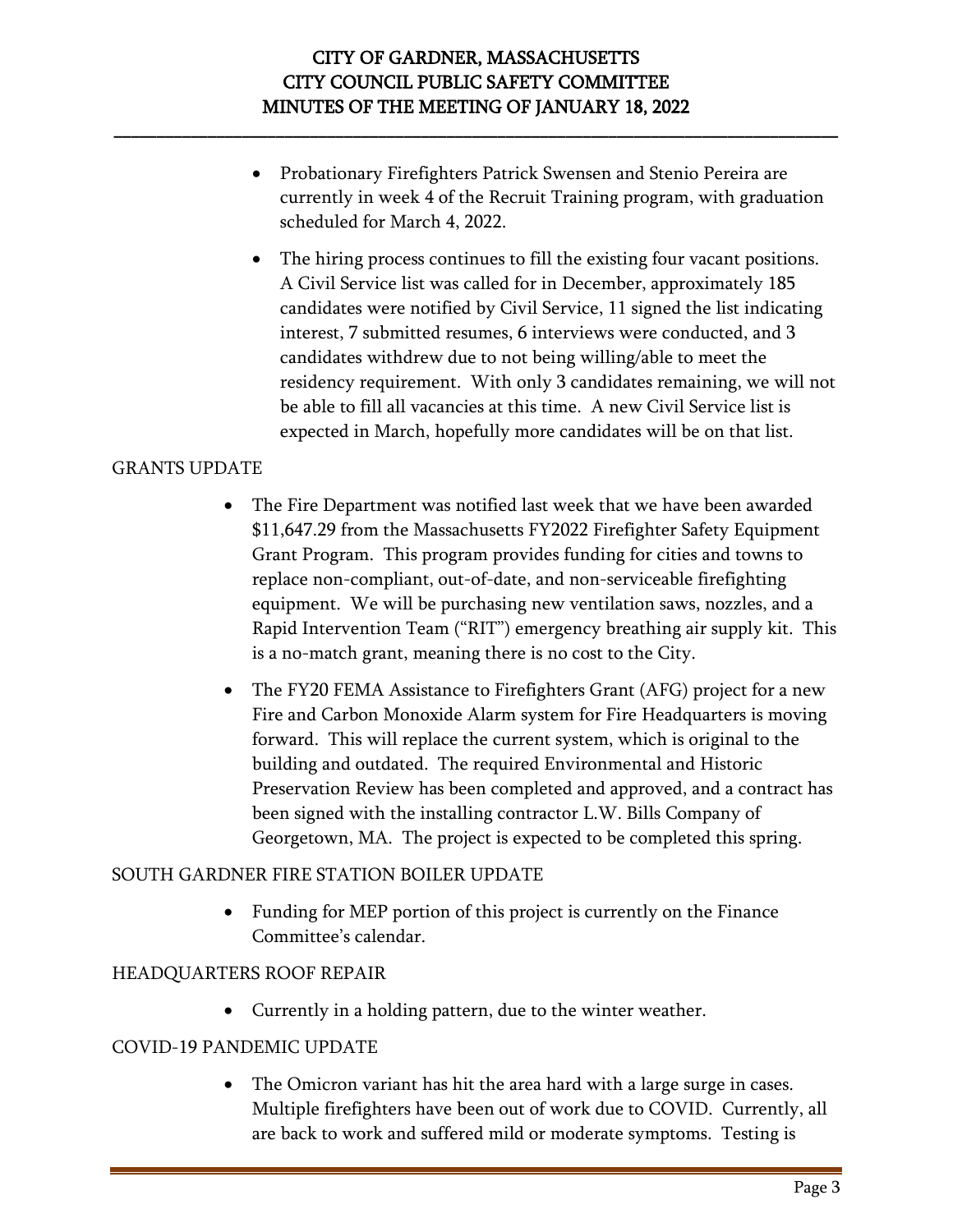**\_\_\_\_\_\_\_\_\_\_\_\_\_\_\_\_\_\_\_\_\_\_\_\_\_\_\_\_\_\_\_\_\_\_\_\_\_\_\_\_\_\_\_\_\_\_\_\_\_\_\_\_\_\_\_\_\_\_\_\_\_\_\_\_\_\_\_\_\_\_\_\_\_\_\_\_\_\_\_\_\_\_\_\_\_**

being performed anytime exposures are identified, and we continue to follow CDC Work Restriction Guidelines for First Responders.

#### 2021 GARDNER FIRE DEPARTMENT ACTIVITY REPORT

- It was another busy year for the Gardner Fire Department, responding to 5255 calls for emergency assistance in 2021. A breakdown of incident types is attached.
- During the 4<sup>th</sup> quarter 2021, Fire Department ambulance responded to 726 medical emergencies and transported 550 patients to area hospitals.



# **GARDNER FIRE DEPARTMENT 2021 ACTIVITY REPORT**

# **CALENDAR YEAR 2021 TOTAL INCIDENTS - 5255**

## **INCIDENT TYPE CATEGORY BREAKDOWN**

| [100-199] Fire/Explosion            | 209  |
|-------------------------------------|------|
| [200-299] Overpressure/Rupture      | 9    |
| [300-399] Rescue Call               | 3681 |
| [400-499] Hazardous Condition       | 116  |
| [500-599] Service Call              | 461  |
| [600-699] Good Intent Call          | 195  |
| [700-799] False Call                | 563  |
| [800-899] Severe Weather Assessment | 4    |
| [900-999] Special Call/Complaint    | 3    |

## **INCIDENT TYPE HIGHLIGHTS**

| Building Fire - 44             | Brush/Grass Fire - 11                | Vehicle Fire $-12$   |
|--------------------------------|--------------------------------------|----------------------|
| Cooking/Stove Fire - 118       | Chimney Fire $-4$                    | EMS Call $-3477$     |
| Motor Vehicle Accident - 183   | Haz Mat Spill/Leak - 49              | CO Incident - 11     |
| Electrical Problem - 44        | Smoke Scare - 31                     | Water Problem - 52   |
| Malicious False Alarm - 16     | Unauthorized Burning - 32            | Assist Invalid - 222 |
| Alarm System Malfunction - 357 | Unintentional Alarm Activation - 190 | Lockout - 77         |
|                                |                                      |                      |